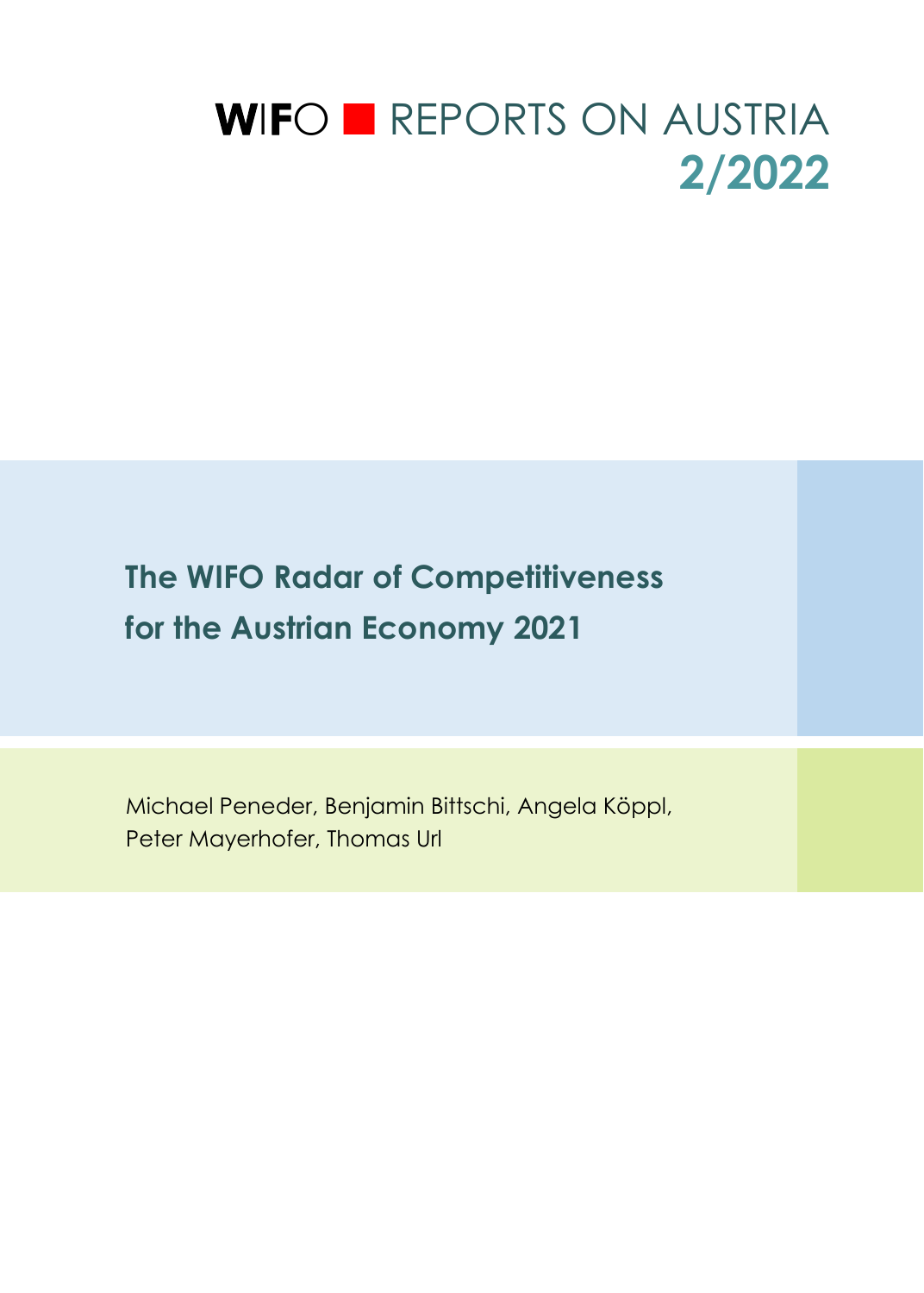## **The WIFO Radar of Competitiveness for the Austrian Economy 2021**

Michael Peneder, Benjamin Bittschi, Angela Köppl, Peter Mayerhofer, Thomas Url

- On average across all indicators, Austria recently achieved a percentile rank of 66.3. This value shows a slight improvement over the previous year but remains below the comparable value from 10 years ago (70.3).
- With a mean percentile rank of 56.8, Austria is only in the European midrange in the dimension of labour market and social living conditions.
- With regard to the use of natural resources Austria achieves a value of 62.3.
- In terms of foreign trade, Austria ranks in the top third with an average percentile rank of 68.4.
- In the dimension of per capita income and regional distribution, Austria performs best with a mean percentile rank of 79.6.
- The focus in this year's special topic is on the effects of the new weights used for the effective exchange rate index.

#### **Austria's position in four dimensions of competitiveness**



**"For the 24 selected indicators, Austria's mean percentile rank is 66.3. On average, therefore, 33.7 percent of the European countries compared have better scores."** 

The percentile rank indicates for each indicator the share of all countries with equal or less favourable values than Austria in the population of the approximately 30 European comparison countries. In the dimension of labour market and social living conditions as well as in the use of natural resources, Austria is only in the European midfield. In foreign trade, Austria is in the top third, and in real income, productivity and regional distribution it is in the top 20 percent (source: WIFO).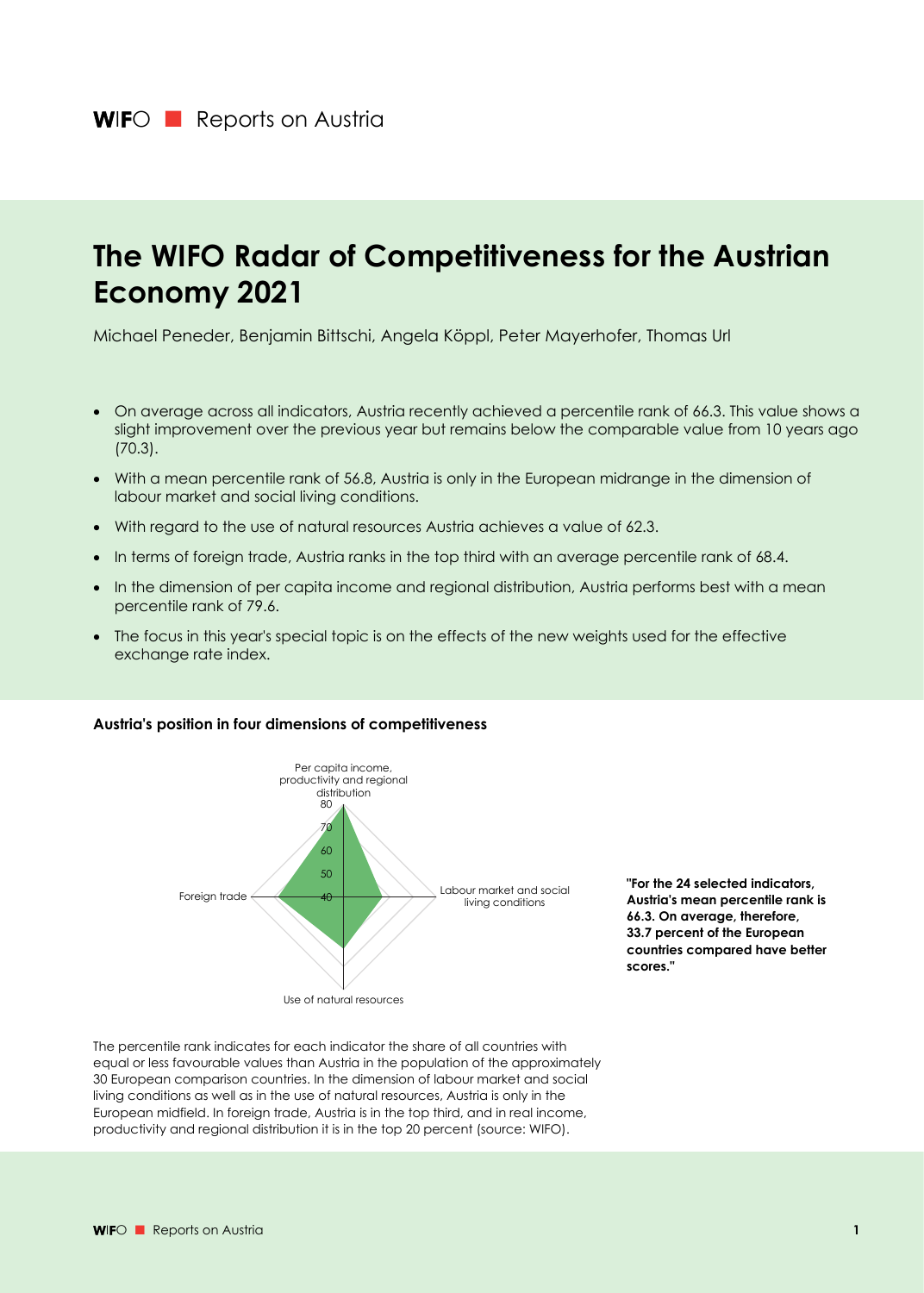### **The WIFO Radar of Competitiveness for the Austrian Economy 2021**

Michael Peneder, Benjamin Bittschi, Angela Köppl, Peter Mayerhofer, Thomas Url

January 2022

#### **The WIFO Radar of Competitiveness for the Austrian Economy 2021**

The WIFO radar of competitiveness measures the performance of Austria using 24 selected indicators related to economic, social and ecological goals: taking the average across all indicators, Austria has improved somewhat relative to the previous year's ranks and is now directly behind the top third of the European countries compared. Austria achieves high percentile ranks in terms of per capita income, regional distribution and foreign trade. In the dimensions "social living conditions" and "use of natural resources", however, it is only in the European midfield.

**JEL-Codes:** E22, E23, E24, O52 • **Keywords:** Competitiveness, locational quality, productivity, social living conditions, resource efficiency, real effective exchange rate index

This article is based on the interdisciplinary cooperation of the WIFO thematic platform "Competitiveness": https://www.wifo.ac.at/en/topics/competitiveness/thematic\_platform\_competitiveness

**Scientific referee:** Matthias Firgo • **Research assistence:** Anna Brunner (anna.brunner@wifo.ac.at), Ursula Glauninger (ursula.glauninger@wifo.ac.at), Susanne Markytan (susanne.markytan@wifo.ac.at), Maria Riegler (maria.riegler@wifo.ac.at), Anna Strauss-Kollin (anna.strauss-kollin@wifo.ac.at) • **Cut-off date:** 25 December 2021

**Contact:** Michael Peneder (michael.peneder@wifo.ac.at), Benjamin Bittschi (benjamin.bittschi@wifo.ac.at), Angela Köppl (angela.koeppl@wifo.ac.at), Peter Mayerhofer (peter.mayerhofer@wifo.ac.at), Thomas Url (thomas.url@wifo.ac.at)

Imprint: Publisher: Gabriel Felbermayr • Editor-in-Chief: Hans Pitlik (hans.pitlik@wifo.ac.at) • Editorial team: Tamara Fellinger, Christoph Lorenz, Tatjana Weber • Media owner (publisher), producer: Austrian Institute of Economic Research • 1030 Vienna, Arsenal, Objekt 20 • Tel. (+43 1) 798 26 01-0, https://reportsonaustria.wifo.ac.at/ • Place of publishing and production: Vienna • 2021/RoA/7496

© Austrian Institute of Economic Research 2022

**The competitiveness of an economy should guarantee high real incomes and ensure the improvement of social and ecological living conditions.** 

#### **1. Introduction**

The WIFO thematic platform "Competitiveness"1 examines the ability of economic systems to generate sustainably high real incomes and to improve social and ecological living conditions under continuous change and ongoing adaptation to and shaping of the framework conditions. The WIFO radar (Peneder et al., 2020) presented in 2020 is an instrument for the regular monitoring of the international competitiveness of the Austrian economy. For this purpose, a selection of macroeconomic target variables is used, which depict four different dimensions of competitiveness: firstly, real income, productivity and regional distribution; secondly, the labour market and social living conditions; thirdly, the use of natural resources and fourthly, foreign trade.

The definitions of the indicators and the data sources are documented in Table 1. The results for the main indicators are shown in Figure 1, those for specific sub-aspects are presented in Figure 2.

In a complementary special section, different aspects of competitiveness are dealt with in more depth each year. This year's focus is on the results of a recent study by WIFO in cooperation with the OeNB on the reweighting of exchange rate indices (Url et al., 2021). Further analyses by WIFO on selected aspects of competitiveness can be found in the list of publications, published at the website of the thematic platform. The most recent works include Bittschi and Reinstaller (2021), Bock-Schappelwein et al. (2021), Feichtinger et al. (2021) and Oberhofer et al. (2021).

<sup>1</sup> https://www.wifo.ac.at/en/topics/competitiveness/ thematic\_platform\_competitiveness.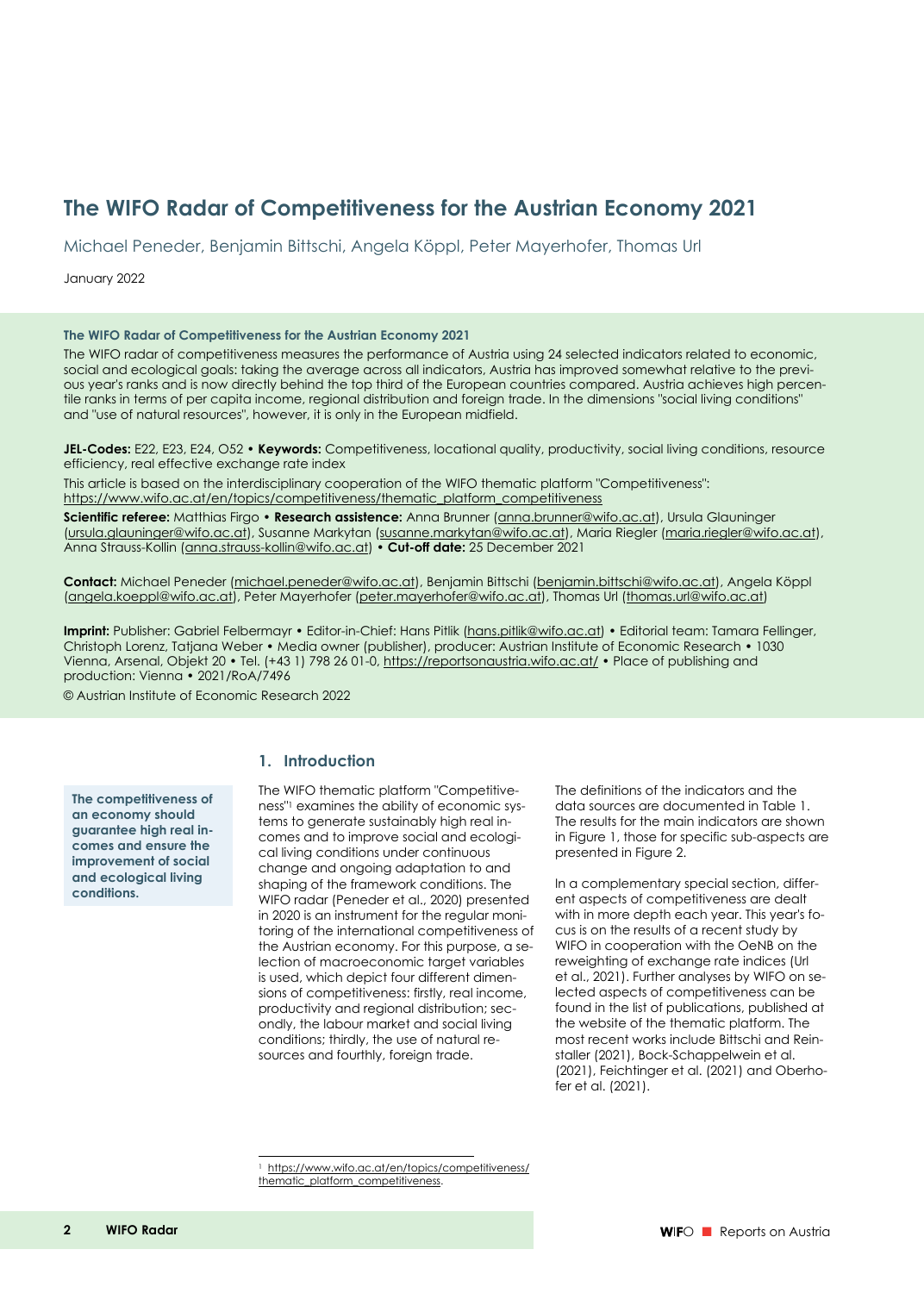#### **The WIFO radar of competitiveness**

The WIFO radar provides a concise classification of the competitiveness of the Austrian economy in comparison with around 30 European countries, over four time periods and for 24 performance indicators. For the sake of comparability across the different units of measurement, only Austria's relative position is shown for each indicator and normalised to a **percentile rank**1. These values, unlike simple ranking figures, are comparable even if observations for the same number of comparison countries are not available for all indicators. In addition, the percentile rank directly indicates the relative position in a distribution2 and allows the use of mean values for aggregating the results.

The percentile rank indicates for each indicator the share of countries with the same or less favourable values than Austria. For this purpose, all indicators are defined in such a way that the most favourable values in terms of competitiveness are located outside in the radar and correspond to a percentile rank of 100. The lower Austria's percentile, the less favourable the relative ranking. For example, a percentile rank of 60 means that 60 percent of all countries in the comparison group perform equally well or worse and 40 percent perform better than Austria. In addition to this comparison across countries for the latest available year *t,* the WIFO radar also shows Austria's percentile rank at the points in time *t* – 1, *t* – 3 and *t* – 10. This enables a short-, medium- and long-term comparison of changes in its relative position.

1 Figures 1 and 2 show the percentile ranks for 24 indicators, while in the foreign trade dimension another indicator (or a group of related indicators) is shown separately due to the specific measurement method. – 2 Simple rankings, on the other hand, must always be interpreted in the context of the number of countries compared. The more differently defined indicators are included in such a multi-dimensional indicator system, the more advantageous it is therefore to use the percentile rank.

#### **2. Indicators and results**

 $\_$ 

#### **2.1 Real income, productivity and regional distribution**

As a measure of the **economic performance** of the overall economy, real GDP per capita is an indicator of the material well-being of a society. In the last available year 2020, Austria was still in the top third of the distribution, ranking 10th among 31 countries, but lost one rank compared to the previous year. This follows from an above-average impact of the COVID-19 crisis in Austria, not least due to the high importance of tourism. Expressed as a percentile rank, in 2020 real GDP per capita was the same or lower than in Austria in 71.0 percent of all countries compared (Figure 1), whereby Luxembourg, Switzerland and Ireland took the lead.

Austria's position improves if GDP per capita is measured at uniform purchasing power parities indicating real **per capita incomes**. Austria achieved a percentile rank of 77.4 and thus belonged to the top quarter of the 31 European comparison countries (Figure 2). This position has been stable for 6 years. Luxembourg, Switzerland and Norway led the ranking in 2020.

In terms of **labour productivity**, measured as nominal GDP per hours worked, Austria ranked 9th in 2020 with a percentile rank of 72.4. Labour productivity in Austria was about 18 percent above the average of the comparison countries. However, due to the

numerous COVID-19 aid measures affecting companies and the labour market, the productivity figures for 2020 should be interpreted with caution.

**Multifactor productivity** is a measure of technical efficiency and is the residual after subtracting the contribution of all input factors from real value added<sup>2</sup>. Due to production constraints and the decline in demand during the COVID-19 crisis, multifactor productivity declined in almost all European countries in 2020. In Austria, the negative impact of the multifactor productivity to GDP growth was still comparatively weak at -2.3 percentage points. With a percentile rank of 71.0, Austria was therefore in the top third of the European comparison countries.

The regional dispersion of real purchasing power within countries<sup>3</sup> serves as an indicator of **regional cohesion** (Figure 1). Here, Austria was in the top fifth of a ranking led by Finland and Sweden in the last available year 2018 with a percentile rank of 84.6 – unchanged in the short term, but significantly more favourable than 3 years (80.8) and 10 years (73.1) ago. This points to noticeable medium-term convergence processes between the regions in Austria, while at the EU level such processes are in many cases only evident at the country level, and regional disparities within countries have increased. (Mayerhofer et al., 2020).

**In terms of real GDP per capita, Austria continues to be in the top third of the European countries compared, with minor differences within the country.** 

<sup>2</sup> Comparisons based on the level of multifactor productivity are subject to numerous measurement problems and critical assumptions (Peneder & Prettner, 2021). Therefore, data from the Conference

Board are used here, which are based on a method of growth decomposition with two-year averages. 3 The NUTS-3 level used for measurement distinguishes 1,367 regions throughout the countries compared; in Austria there are 35.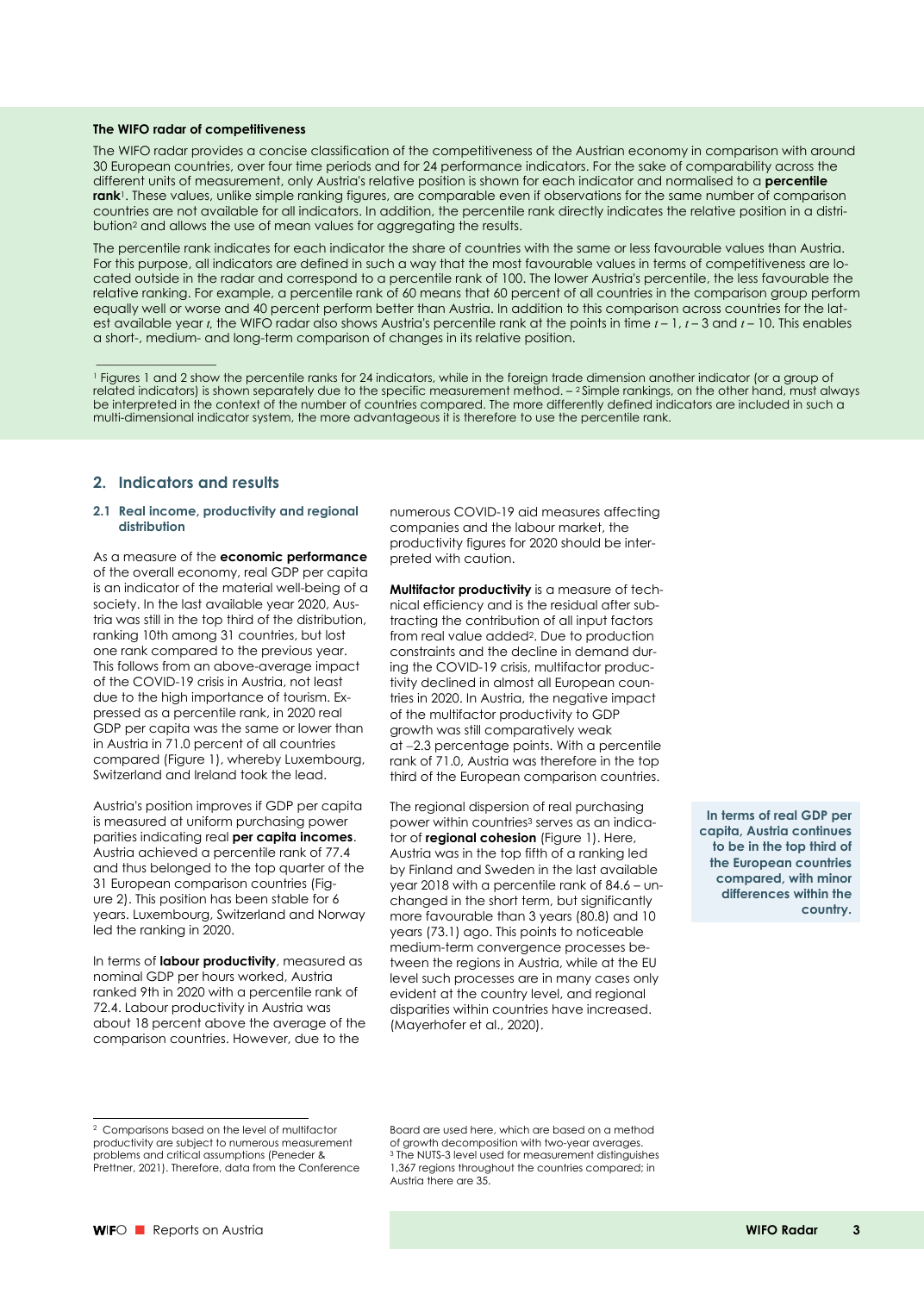#### Table 1**: Selected key figures of competitiveness**

|                                                         | Definition                                                                                                                                                         | Source                                                                              | Last<br>available<br>year t | Number of<br>countries <sup>1</sup> |
|---------------------------------------------------------|--------------------------------------------------------------------------------------------------------------------------------------------------------------------|-------------------------------------------------------------------------------------|-----------------------------|-------------------------------------|
| <b>Main indicators</b>                                  |                                                                                                                                                                    |                                                                                     |                             |                                     |
| Economic output<br>Labour productivity                  | Real GDP per capita in $\epsilon$ , at 2015 prices<br>GDP per hours worked, nominal, EU 27 =                                                                       | WDS - WIFO Data System, Macrobond<br>Eurostat [nama_10_lp_ulc]                      | 2020<br>2020                | 31<br>29                            |
| Multifactor productivity                                | 100, index $2020 = 100^2$<br>Growth contribution in percentage points,                                                                                             | TED - Total Economy Database,                                                       | 2020                        | 31                                  |
| Energy intensity                                        | two-year average<br>Final energy use per unit of GDP, PJ per<br>billion $\xi$ , at 2015 prices                                                                     | Conference Board<br>IEA World Energy Balances; WDS -<br>WIFO Data System, Macrobond | 2019                        | 31                                  |
| $CO2$ intensity                                         | CO <sub>2</sub> emissions per unit of GDP, kt per<br>billion $\epsilon$ , at 2015 prices                                                                           | UNFCCC GHG Data Interface: WDS-<br>WIFO Data System, Macrobond                      | 2019                        | 31                                  |
| Share of renewable energy                               | Percentage shares of renewable energy<br>sources in final energy consumption <sup>3</sup>                                                                          | Eurostat [t2020_31]                                                                 | 2019                        | 30                                  |
| At-risk-of-poverty rate                                 | Proportion of persons with an income of<br>60 percent or less of the median<br>equivalised income in percent, by social<br>benefits <sup>4</sup>                   | Eurostat [ilc_li02]                                                                 | 2020                        | 26                                  |
| Unemployment rate                                       | Percentage shares of unemployed in the<br>15 to 64 year old labour force <sup>5</sup>                                                                              | Eurostat [Ifsa_urgan]                                                               | 2020                        | 30                                  |
| Employment rate                                         | Share of employees in all 15 to 64 year<br>olds <sup>5</sup>                                                                                                       | Eurostat [Ifsa_ergan]                                                               | 2020                        | 30                                  |
| Income distribution                                     | Ratio of the disposable income of the<br>20 percent of the population with the<br>highest to the 20 percent with the lowest<br>disposable income <sup>4</sup>      | Eurostat [ilc_di11]                                                                 | 2020                        | 26                                  |
| Regional cohesion                                       | Coefficient of variation of gross regional<br>product per capita to income standards<br>by NUTS-3 regions <sup>6</sup>                                             | ARDECO - Annual Regional Database<br>of the European Commission                     | 2018                        | 26                                  |
| Current account balance                                 | Current account balance in percent of<br>GDP <sub>5</sub>                                                                                                          | Eurostat [bop_gdp6_q]                                                               | 2020                        | 30                                  |
| <b>Complementary indicators</b>                         |                                                                                                                                                                    |                                                                                     |                             |                                     |
| Per capita income                                       | GDP at income standards per capita<br>(population) in 1,000 \$, at 2020 prices                                                                                     | Conference Board, TED - Total<br><b>Economy Database</b>                            | 2020                        | 31                                  |
| GDP per capita metropolitan regions <sup>6</sup>        | Gross regional product per capita at<br>income standards for EU metropolitan<br>regions                                                                            | ARDECO - Annual Regional Database<br>of the European Commission                     | 2018                        | 26                                  |
| GDP per capita non-metropolitan<br>regions <sup>6</sup> | Gross regional product per capita at<br>income standards for the non-<br>metropolitan regions of the EU                                                            | ARDECO - Annual Regional Database<br>of the European Commission                     | 2018                        | 26                                  |
| Full-time equivalent employment rate                    | Share of full-time equivalent employees in<br>all 15 to 64 year olds <sup>5</sup>                                                                                  | Eurostat, Labour Force Survey, special<br>evaluation                                | 2020                        | 30                                  |
| Gender gap employment                                   | Difference in employment rate between<br>men and women (25 to 44 year olds, full-<br>time equivalents) in percentage points <sup>5</sup>                           | Eurostat, Labour Force Survey, special<br>evaluation                                | 2020                        | 30                                  |
| NEET rate                                               | Proportion of those not in employment<br>who do not attend formal or non-formal<br>education or training as a percentage of<br>all 18 to 24 year olds <sup>5</sup> | Eurostat [edat_lfse_18]                                                             | 2020                        | 30                                  |
| Adult learning                                          | Proportion of persons participating in<br>formal or non-formal education and<br>training as a percentage of all 25 to 64<br>year olds <sup>5</sup>                 | Eurostat [trng_lfs_01]                                                              | 2020                        | 30                                  |
| Energy dependence                                       | Percentage shares of net energy imports<br>in gross domestic energy consumption <sup>7</sup>                                                                       | Eurostat [sdg_07_50]; IEA                                                           | 2019                        | 30                                  |
| Modal split freight transport                           | Freight transport by rail in t-km in relation<br>to other freight transport <sup>8</sup>                                                                           | Eurostat (tran hv frmod)                                                            | 2019                        | 30                                  |
| Environmental patents                                   | Percentage shares of patent applications<br>on environmental technologies in all<br>patent applications at the European<br>Patent Office (EPO)                     | <b>OECD</b>                                                                         | 2018                        | 31                                  |
| Market share goods exports                              | Market share of worldwide goods exports<br>in percent                                                                                                              | WDS - WIFO Data System, Macrobond                                                   | 2020                        | 31                                  |
| Market share tourism exports                            | Market share of worldwide exports of<br>travel services (excluding passenger<br>transport) in percent                                                              | Macrobond, WIFO calculations                                                        | 2020                        | 31                                  |

Source: WIFO presentation. – 1 EU 27, Switzerland, Iceland, Norway, the UK. – 2 Excluding Germany, the UK. – 3 Without Switzerland. – 4 Without Ireland, Italy, Iceland, Switzerland, the UK. – 5 Without the UK. – 6 Without Cyprus, Luxembourg, Malta, Iceland, Switzerland. – 7 Without Norway. – 8 Without Iceland.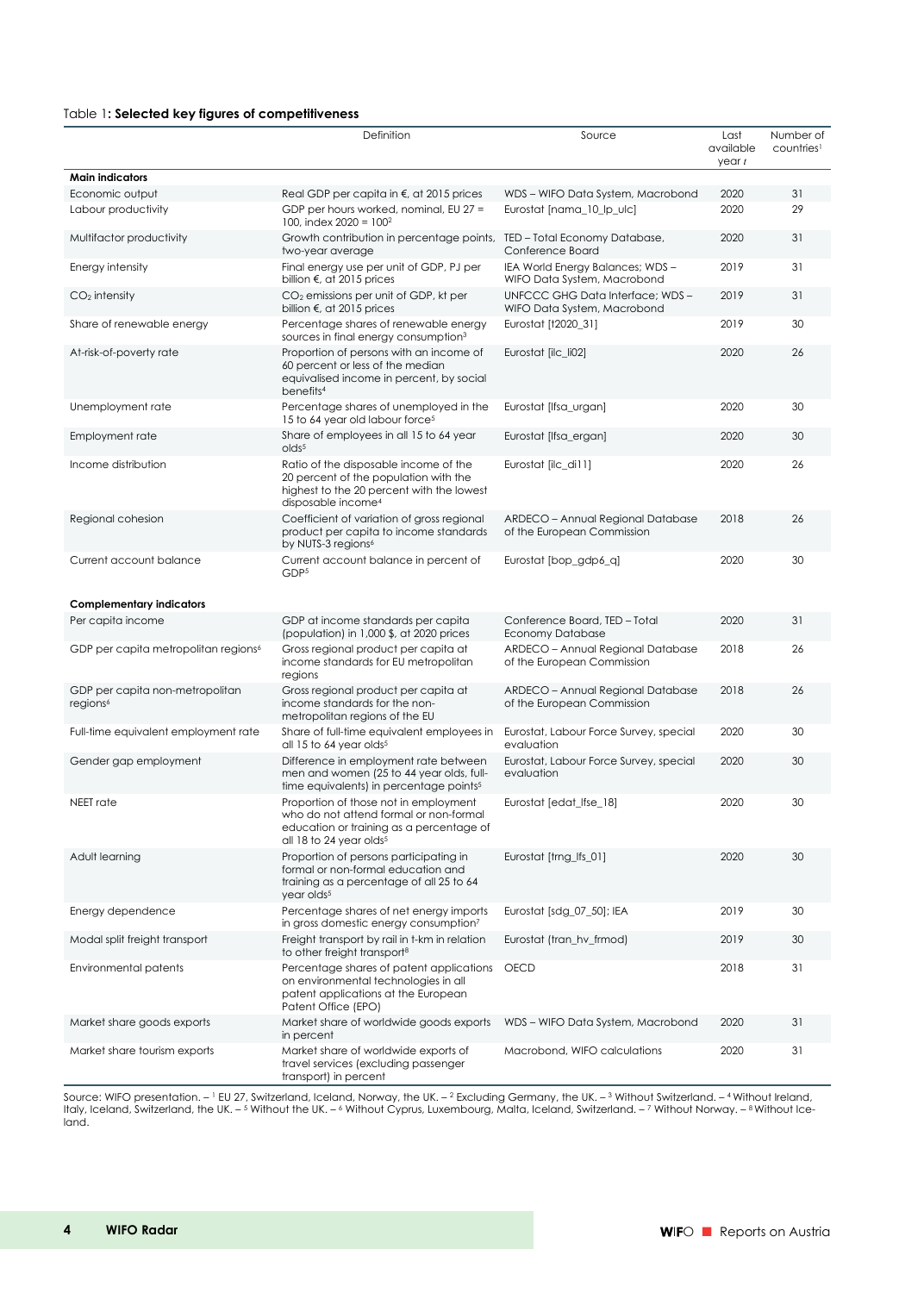

Figure 1: **Austria's competitiveness in a European comparison – percentile rank of the main indicators** 

Source: WIFO. For the definition of the indicators, see Table 1. All indicators were ranked in such a way that a higher percentile rank corresponds to higher competitiveness.





Source: WIFO. For the definition of the indicators, see Table 1. All indicators were ranked in such a way that a higher percentile rank corresponds to higher competitiveness.

As a separate examination of the ranking distributions of **gross regional product per capita in metropolitan regions** and **nonmetropolitan regions**4 in Europe shows (Figure 2), this regional convergence of per capita income in Austria is primarily due to a

catching-up process of the nonmetropolitan regions: while Austria's metropolitan regions are stable in the top fifth of the ranking compared to those in the other EU countries in the medium term, (percentile rank in 2018: 84.6, after 80.8 in

including the 5 Austrian city regions of Vienna, Graz, Linz, Salzburg and Innsbruck. Non-metropolitan regions are all other regions, i.e. industrial regions outside the agglomeration areas as well as rural areas.

<sup>4</sup> Eurostat (2019) defines metropolitan regions as all urban regions with a population of more than 250,000 in the agglomeration area. According to this definition, there are 289 metropolitan regions in the EU 28,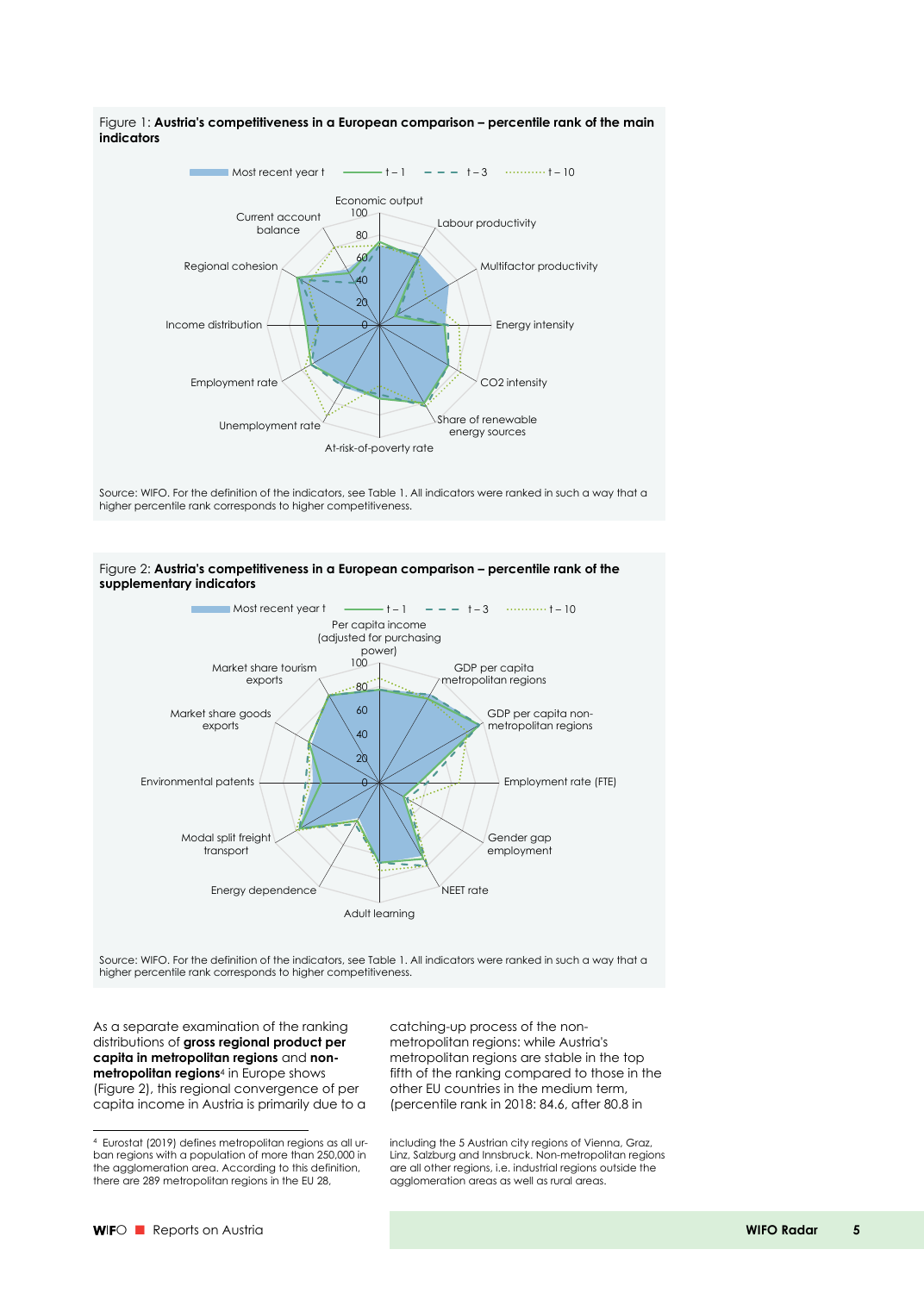2008), the position of the Austrian industrial and rural regions improved significantly (96.2 after 84.6 in 2008). In 2018, the real purchasing power in these non-metropolitan regions was higher than in Austria only in Ireland.

#### **2.2 Labour market and social living conditions**

The use of the factor labour and the volume of labour determine the level of per capita incomes together with the use of capital and productivity. The development of the labour market is important in a competitiveness analysis, as it provides information on the utilisation of the available labour resources in an economy. In addition, key figures on labour force participation provide information on social participation and the spread of social risks. Although the **unemployment rate**5 and the **employment rate** in Austria were recently more favourable than the European average, with percentages of 63.3 and 66.7 (2020), respectively, Austria was clearly behind the leading field. The employment rate is depressed above all by the relatively low labour force participation of older people. In the case of the unemployment rate (2020: 5.4 percent), the lag results from the fact that the labour markets of many East-Central European countries are strained due to the rapid ageing of the labour force and the net outflow of workers. Although the unemployment rate in Austria was recently also higher than in Germany (3.9 percent), the Netherlands (3.9 percent) and Switzerland (5.0 percent), at the same time it was lower than in the Scandinavian EU countries Denmark (5.8 percent), Finland (7.9 percent) and Sweden (8.5 percent). In a European comparison, Austria ranked 12th in terms of unemployment rate and 11th in terms of employment rate in 2020. In the short or medium term, Austria's position has hardly changed, but in the long-term comparison a clear deterioration is discernible (2010: rank 3 and rank 8, respectively). This long-term loss of competitiveness is therefore not a consequence of the COVID-19 pandemic.

In addition to the employment and unemployment rates, other indicators provide information on the extent and distribution of labour force participation. For example, measured by the **employment rate in fulltime equivalents**<sup>6</sup>, Austria is only in 21st place with a percentile rank of 33.3 (2020) and thus in the lower third of the comparison countries. This low value can be explained by the high part-time rate in Austria. The loss of position over the last 10 years (from 11th to 21st place) resulted from the extensive stagnation of this indicator in Austria (2010:

62.0 percent, 2020: 63.0 percent), with a simultaneous strong increase in the employment rate in the Baltic and East-Central European countries.

The **gender gap** indicator of the **employment rate** of the 25 to 44 year olds (in fulltime equivalents) reflects a pronounced difference between the employment behaviour of men and women for Austria (percentile rank 23.3). The employment rate of prime-age women adjusted for working hours was about 20 percentage points lower than that of men in 2020. Germany, the Netherlands, and Switzerland had similar values. In contrast, the gender gap was significantly lower in the Scandinavian countries, but also in Latvia, Lithuania, and Slovenia.

Especially in the long run, social equalisation, protection against poverty and participation in education contribute to an attractive place to live and do business. Both the indicator values and the percentile ranks on poverty risk and income distribution developed relatively stable in Austria. With regard to the **at-risk-of-poverty rate**, which as a relative poverty measure is also related to the inequality of income distribution, Austria's position improved in the last 10 years both in terms of the rate (2010: 14.7 percent, 2020: 13.9 percent) and the percentile rank (2010: 53.8; 2020: 65.4). In 2020, Austria ranked 10th among 26 countries and thus did not make it into the top third. The at-risk-of-poverty rate is particularly low in some Nordic countries (Finland, Norway) and in East-Central Europe (Czech Republic, Slovakia, Slovenia).

The indicator of **income distribution** – as the quotient between the disposable income of the quintile of the population with the highest income and that of the quintile with the lowest income – gives Austria a percentile rank of 65.4 and the 10th place among the comparison countries. Apart from minor fluctuations, this ratio has been constant over the last 10 years. Shifts in Austria's position in the ranking were due to changes in the other countries. In terms of ranking, Austria did not make it into the top third despite a stable development. Thus, both the at-riskof-poverty rate and the income quintile ratio did not immediately deteriorate significantly as a result of the COVID-19 pandemic. This is at least a rough indicator that the COVID-19 state aid benefitted all income strata relatively evenly.

Education indicators cover an important aspect of social participation and play a decisive role in determining future competitiveness. For example, the **NEET rate,** the share of youth and young adults (15 to 29 years) who were not in employment, education or

**Measured by labour market indicators, Austria's relative position within Europe deteriorated over the last 10 years.** 

**The indicators on poverty risk and income distribution paint a stable picture, but Austria did not make it into the top third of the comparison countries.** 

<sup>5</sup> Since all indicators have been ranked so that a higher percentile rank reflects higher competitiveness, a high employment rate and a low unemployment rate both mean a high percentile rank.

<sup>6</sup> The full-time equivalent is defined by Eurostat on the basis of the average working time of a person in fulltime employment. It is therefore not a fixed figure, but can vary depending on the country and time.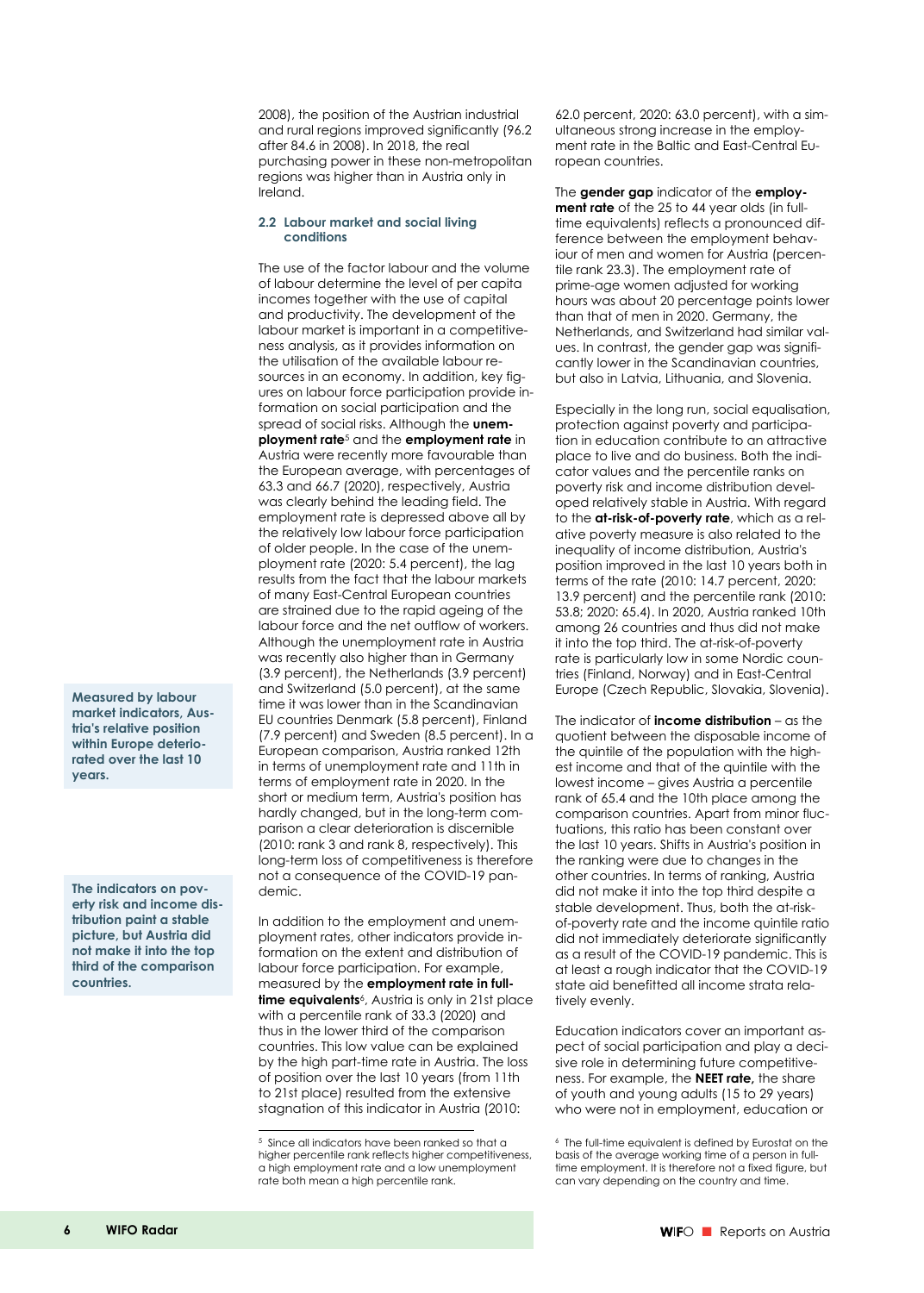training (NEET) at the time of the survey, was above 9 percent in Austria during the financial market and economic crisis and declined to 8.3 percent by 2019. However, the COVID-19 crisis again led to a significant increase to 9.5 percent. Austria's percentile rank (2019: 73.3, 2020: 70.0) and position (2019: 9th, 2020: 10th) nevertheless deteriorated only slightly. This illustrates the strong international impact of the COVID-19 crisis on youth and young adults.

While educational deficits of younger cohorts mainly have an impact in the future, the participation of the adult population (25 to 64 years) in **adult learning** can serve as an indicator of the qualification of the currently employed. Here, too, the COVID-19 crisis and the associated lockdown measures left clear traces. At 11.7 percent, Austria's adult learning rate in 2020 was at its lowest level since 2004. However, this absolute deterioration is not reflected in the country comparison here either, as the comparison countries also had to make pandemic-related cutbacks. Austria's percentile rank and position (66.7 and 11th respectively) therefore remained unchanged in 2020 compared to the previous year. In a long-term comparison, however, there was a slight deterioration (2010: 73.3 or 9th place).

#### **2.3 Use of natural resources**

Resource productivity and energy efficiency in the production of goods and services are expressed by the key figure of **energy inten**sity<sup>7</sup>. The lower the energy intensity, the more productively the respective production factor is used. The energy intensity is determined, among other things, by the economic structure of a country, but is also influenced by climatic conditions in individual years, such as a very cold or mild winter or heat waves in summer. The decline in energy intensity that has already been observed for some time – and thus a relative decoupling of energy use per unit of GDP – continued in all comparison countries in the last available year 2019. However, the large differences in the level of energy intensity between the countries remained: with 8 PJ of energy per unit of GDP, Bulgaria continued to have the highest energy intensity, while Switzerland consumed only 1.1 PJ per unit of GDP.

Austria's percentile rank in 2019 was 58.1, which means it was not among the European leaders. Compared to 2018, there was no change in rank, but compared to 2009 (percentile rank 71.0), Austria lost four places. Switzerland was again the European country with the lowest energy intensity in

 $7$  An analysis of the current key indicators on climate change and energy economics can be found in Feichtinger et al. (2021).

2019, while Ireland and Malta remained in second and third place.

A reduction in **CO2 intensity,** defined as emissions per unit of GDP, shows success in decarbonising the economy and represents a macroeconomic productivity measure. Worldwide, net  $CO<sub>2</sub>$  emissions must be reduced to net zero by the middle of the 21st century in order to limit global warming to well below +2°C compared to the pre-industrial era according to the Paris Climate Agreement. The use of fossil fuels is the largest source of CO<sub>2</sub> emissions and a determinant of CO<sub>2</sub> intensity. A reduction can be achieved on the one hand by lowering total energy demand and on the other hand by shifting the energy mix in favour of renewable energy sources. Austria has had a constant percentile ranking of 71.0 since 2016 and accordingly has not improved compared to the peer countries in recent years. As for energy intensity, the long-term development shows a deterioration in the position compared to 2009, when 83.9 percent of all comparison countries had a higher or the same CO<sub>2</sub> intensity as Austria. In terms of ranking, Austria has lost four places since 2009. The still high  $CO<sub>2</sub>$  emissions per unit of GDP illustrates that Austria has not yet managed to reverse the trend towards decarbonisation. Other European countries have been more successful in decarbonising their economies. 2019, there were still large differences in CO2 intensity between European countries: while Bulgaria emitted 804 kt of CO2 per billion € of GDP, Switzerland emitted 53 kt. In Austria,  $CO<sub>2</sub>$  emissions most recently amounted to 182 kt CO<sub>2</sub> per billion €. Compared to Switzerland, the emission intensity in Austria is three times as high. Besides Switzerland, Sweden, Norway, Ireland and Denmark are among the top-ranked countries in 2019. Ireland in particular was able to improve its ranking over time.

Measured by the **share of renewable energy sources** in final energy consumption, Austria ranked 6th out of 30 peer countries in 2009 and belonged to the top fifth of the distribution. Austria benefits from the high share of electricity generation from hydropower and the expansion of electricity generation from wind, photovoltaics and energy from biomass. A further increase in the share of renewable energy sources is essential for achieving the EU's climate and energy policy targets. Accordingly, a continuous increase of renewable energy sources in Austria is essential. However, the share of renewable energy sources in total energy consumption has been stagnating for several years. Despite the successes in the use of renewable energy sources, Austria fell from 6th to 7th place in this indicator over the long

**In terms of energy use per unit of GDP, Austria ranks in the upper half of the comparative countries, but has lost competitiveness in the longer term.**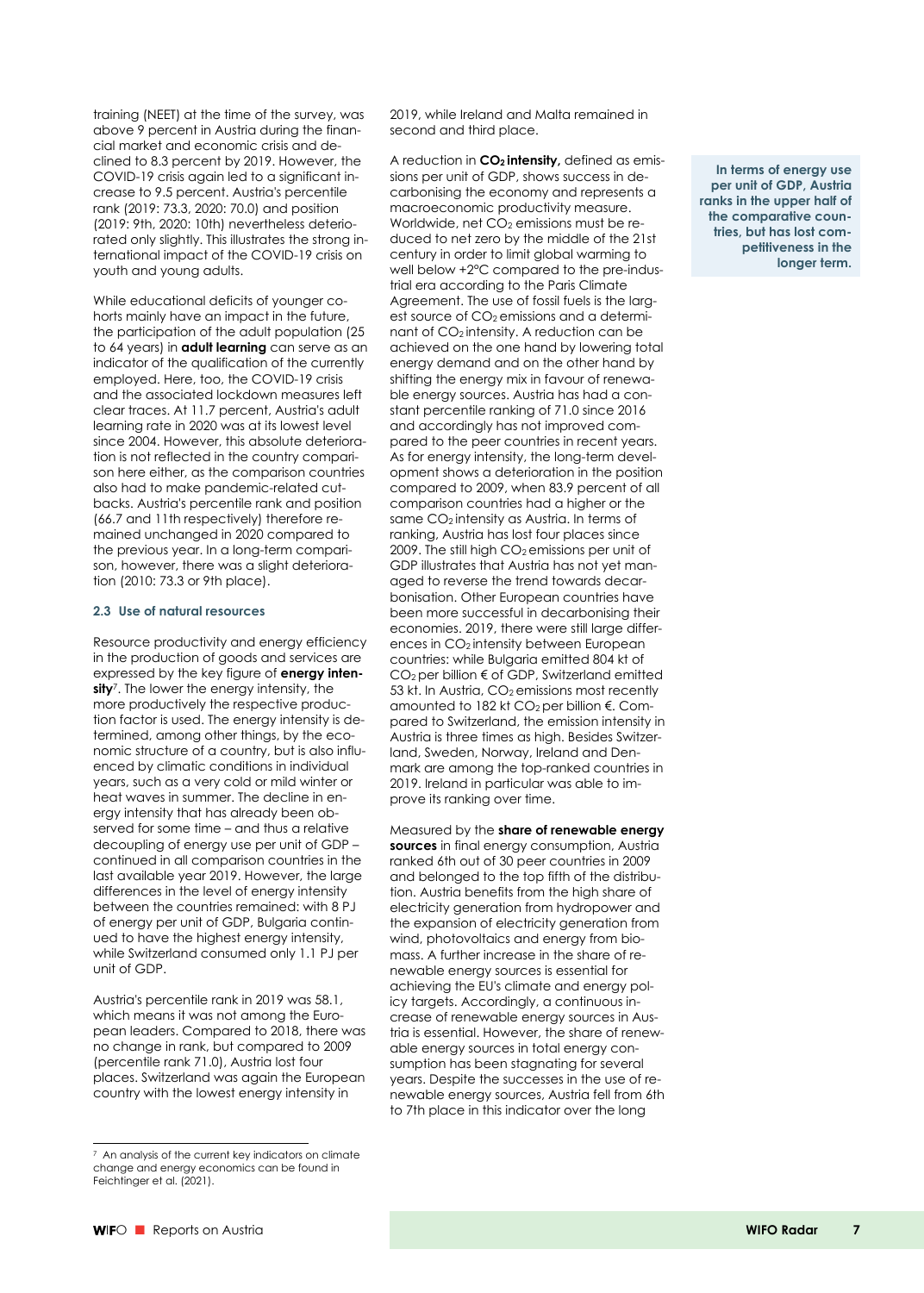term, which is not least due to the increase in energy demand. The highest shares of renewable energy sources in 2019 were again recorded by Iceland, Norway, Sweden and Finland. Measured by the percentile rank. 80.0 percent of the peer countries had an equally high or lower share of renewable energy sources in final energy consumption than Austria. As the longer-term change in the percentile rank shows, other countries met the rising energy demand more successful with renewable energy sources than Austria.

A high dependence on energy imports entails increased risks, among other things due to higher exposure to global energy price fluctuations. Austria is heavily dependent on imports of fossil fuels. Austria has also been a net importer of electricity since 2001. The **energy**8 dependence indicator expresses net energy imports as a share of gross domestic energy consumption. A reduction in energy dependence is sought for reasons of supply security. This can be achieved by reducing energy consumption, i.e. an absolute decoupling between economic performance and energy use, by increasing the use of domestically available energy resources. In Austria, the import dependency of gross domestic energy consumption in 2019 was the same as in 2005 (72 percent). Austria is thus one of the countries with a particularly high dependence on energy imports. Measured by percentile rank, one third of the comparator countries had a higher or equally high energy dependency as Austria in 2019; in the long-term comparison, the figure was 37 percent, i.e. Austria's relative position has worsened.

Greenhouse gas emissions and other externalities of transport, such as air pollution, noise or congestion, are among the critical variables of decarbonisation and mitigation of negative environmental effects. Goods transport largely takes place by rail, road or water, with externalities differing by mode of transport. Rail freight transport performs better here than road freight transport. The **modal split,** i.e. the ratio of rail freight transport to other freight transport (on roads and waterways), is therefore used as an indicator of the country-specific importance of environmentally friendly freight transport. With increasing stringency of climate policy, for example through CO<sub>2</sub> pricing of fossil fuels, the competitive conditions for rail freight transport compared to road freight transport could improve. In 2019, Austria was in the top quarter of the distribution, ranking 8th among 30 countries, and had a stable long-term percentile rank of 80. The Baltic countries Latvia, Lithuania and Estonia remained in the top ranks.

8 As a major exporter of crude oil and natural gas, Norway occupies a special position here and was

Environmental technologies can contribute to solving environmental problems. To map the position with regard to environmental technologies, the share of **patent applications for environmental technologies** in a country's total patent applications to the European Patent Office is used. For this purpose, in contrast to the WIFO radar of 2020, a new extended OECD definition of environmental patents is used. The additional areas mainly concern patents for climate change adaptation, as well as ICT patents with environmental relevance. Data on environmental patent applications are available up to 2018 and for a selection of 31 countries. In 2018, Austria ranked 15th in environmental patent applications with a percentile rank of just under 55. In 2008, the corresponding percentile rank was 58; in the longer term, Austria's position relative to the other countries has thus deteriorated.

#### **2.4 Foreign trade**

Austria's **current account balance** was slightly positive in 2020 at 1.9 percent of GDP. In a year-on-year comparison, Austria achieved a slightly higher percentile rank of 56.7 (corresponding to a slight outward movement in Figure 1). Since economic policy basically aims at a balanced foreign trade balance, this does not per se entail a macroeconomic welfare gain. In the COVID-19 crisis year 2020, the Austrian economy once again achieved a surplus in the foreign trade balance despite a strong decline in import and export flows. In addition to the rapid shift from outward bound to domestic destinations by domestic households, the decline in commodity prices starting in the second quarter of 2020 also contributed to this. As a result, nominal expenditures for energy and raw material imports fell significantly. Although Austria's percentile ranking shifted significantly again and again in the past (Figure 1), the stable positive current account balance over many years reflects the comparative advantages of the Austrian economy (2010: 2.9 percent of GDP).

In an international comparison, the development in Ireland was remarkable in 2020, where the current account balance improved from -19.9 percent to -2.7 percent of GDP. Latvia, the Czech Republic and Poland were able to overtake Austria in the ranking, whereas Malta, Iceland, Croatia, Estonia and Spain lost ranks to Austria.

Austria's competitive position in foreign trade can also be measured by the development of its **market share** in global **goods exports** (to about 180 countries). This key figure shifts only slightly in a year-on-year comparison, which means that changes in competitiveness only become visible in the long-

**Austria's declining world market share in goods exports contrasted with a stable share in the tourism market in 2020.** 

therefore not included as an outlier in the country comparison.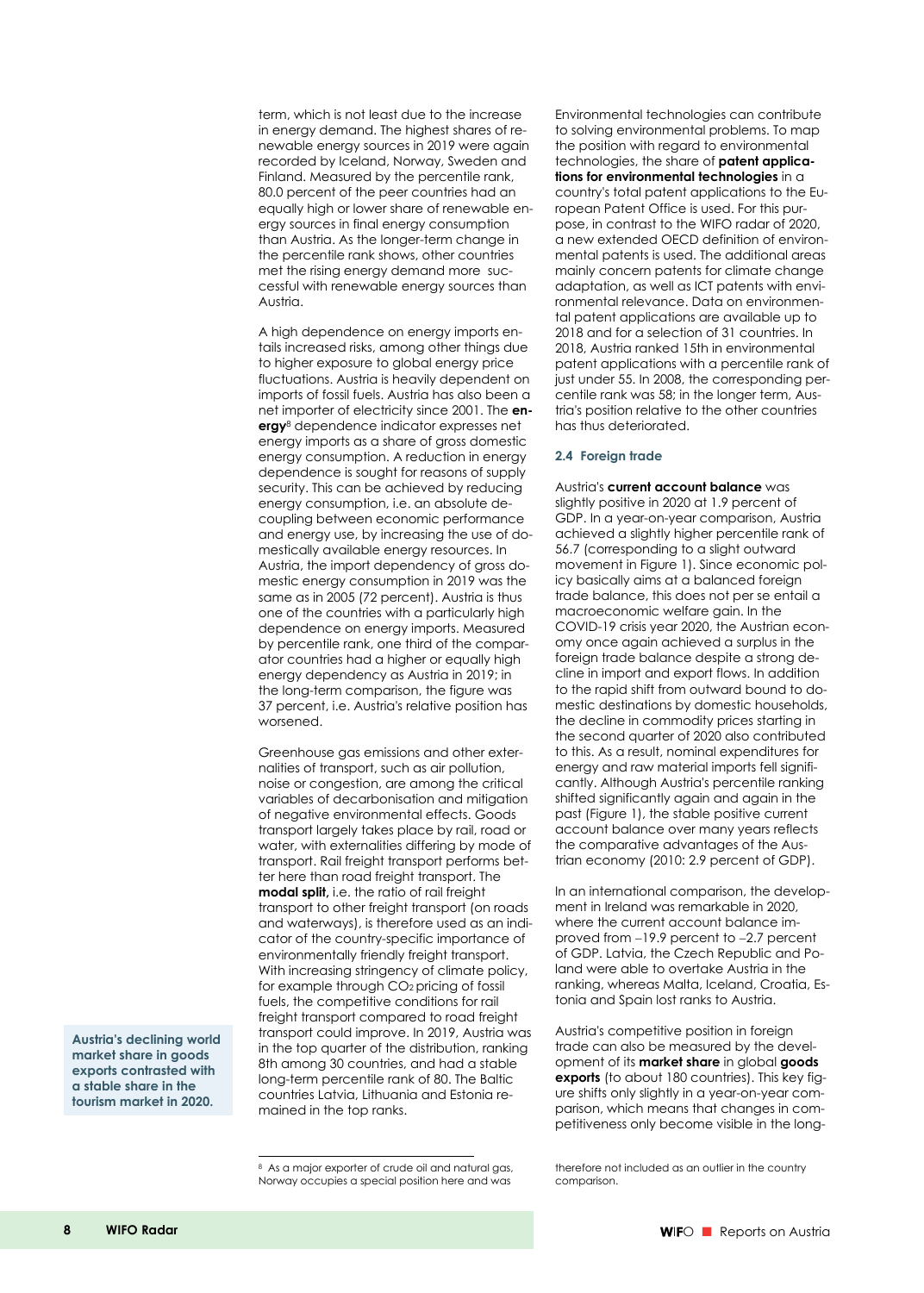term view. In recent years, Austria has been at the lower end of the long-term range, with a world market share of just under 1 percent, and lost one rank in 2020, as Ireland was able to increase its market share by 0.13 percentage points up to 1.03 percent. The development of tourism exports in 2020 was shaped by extensive travel warnings and quarantine regulations for people entering Austria or returning home. Austria's **market share of** global **tourism exports**  (around 160 countries) had been declining until 2019 but jumped to 2.6 percent in 2020 (2010: 2.0 percent). The short distance to neighbouring countries made Austria an attractive destination for travellers; in addition, the successful winter season, which did not end until mid-March 2020, had a positive effect on the total year. The 6th place among 31 European countries remained unchanged as a result.

In the short term, exchange rate fluctuations between the euro and the national currency of trading partners influence the prices of Austrian exports in foreign currency and thus its price competitiveness. An appreciation of the euro tends to raise export prices, while a depreciation tends to lower Austrian export prices abroad. However, the pass-through of exchange rate fluctuations into export prices critically depends on

competitive pressures in the destination market and the price elasticity of foreign demand. In the medium term, the dynamics in the wage and price formation processes of two trading partners dominate short-term bilateral exchange rate effects. The combination of exchange rate fluctuations and relative prices or wage costs are summarised in the **real effective exchange rate indices.** Table 2 shows the development of the overall index deflated by either the harmonised consumer price index or by unit labour costs. Additionally, Table 2 presents the sub-index for industrial goods for Austria (deflated by either consumer or producer prices)<sup>9</sup>.

Compared to the previous year, Austria's price competitiveness deteriorated in 2020, with indices based on the consumer price index indicating a bigger loss in competitiveness than exchange rate indices deflated by unit labour costs or producer prices (Table 2). In the medium and long run, the loss is smaller because bilateral exchange rate fluctuations balanced each other out over time and wage and price inflation in Austria over the past 10 years was about the same as abroad. Also, when taking a long-term view over the last ten years and using producer prices as the deflator, the real exchange rate index remained almost constant.

**Compared to the previous year, Austria's price competitiveness deteriorated in 2020.** 

#### Table 2: **Real effective exchange rate indices for Austria in comparison**

|                                                 | 2019-20                                 | 2017-2020 | 2010-2020 |  |
|-------------------------------------------------|-----------------------------------------|-----------|-----------|--|
|                                                 | Average year-to-year percentage changes |           |           |  |
| Overall index                                   |                                         |           |           |  |
| Deflated with harmonised consumer price indices | $+ 1.9$                                 | $+ 0.8$   | $+ 0.5$   |  |
| Deflated with unit labour costs                 | $+ 1.4$                                 | $+ 0.3$   | $+ 0.3$   |  |
|                                                 |                                         |           |           |  |
| <b>Industrial Goods Index</b>                   |                                         |           |           |  |
| Deflated with harmonised consumer price indices | $+ 1.8$                                 | $+ 0.8$   | $+ 0.4$   |  |
| Deflated with producer price indices            | $+ 0.9$                                 | $+ 0.1$   | $-0.1$    |  |

Source: WDS – WIFO Data System, Macrobond.

#### **3. Focus topic: impact of new weights on the effective exchange rate index**

The WIFO radar of competitiveness of the Austrian Economy presents a focus topic each year. This year's focus describes the impact of new foreign trade data on the development of effective exchange rate indices.

The effective exchange rate indices are based on a weighted aggregate of bilateral exchange rates of Austria's most important trading partners. The overall index consists of a weighted combination of four sub-indices

for first, raw materials; second, food and beverages; third, industrial goods; and fourth, services. The weights used for each of the sub-indices are based on the respective export and import shares of the trading partners. For the calculation of the sub-index for industrial goods, third market effects are also taken into account, since Austrian exporters are not only in competition with local companies on the target market, but also with companies from third countries also offering their goods there. The consideration of third

<sup>9</sup> WIFO calculates real effective exchange rate indices in cooperation with the OeNB. The properties, construction as well as the advantages and disadvantages of these indices, which differ according to the type of trade flows and the price or cost indices

considered, are described in more detail in Url et al. (2021). Due to the specific measurement method, the exchange rate indices are presented separately (Table 2) and not shown as a percentile rank.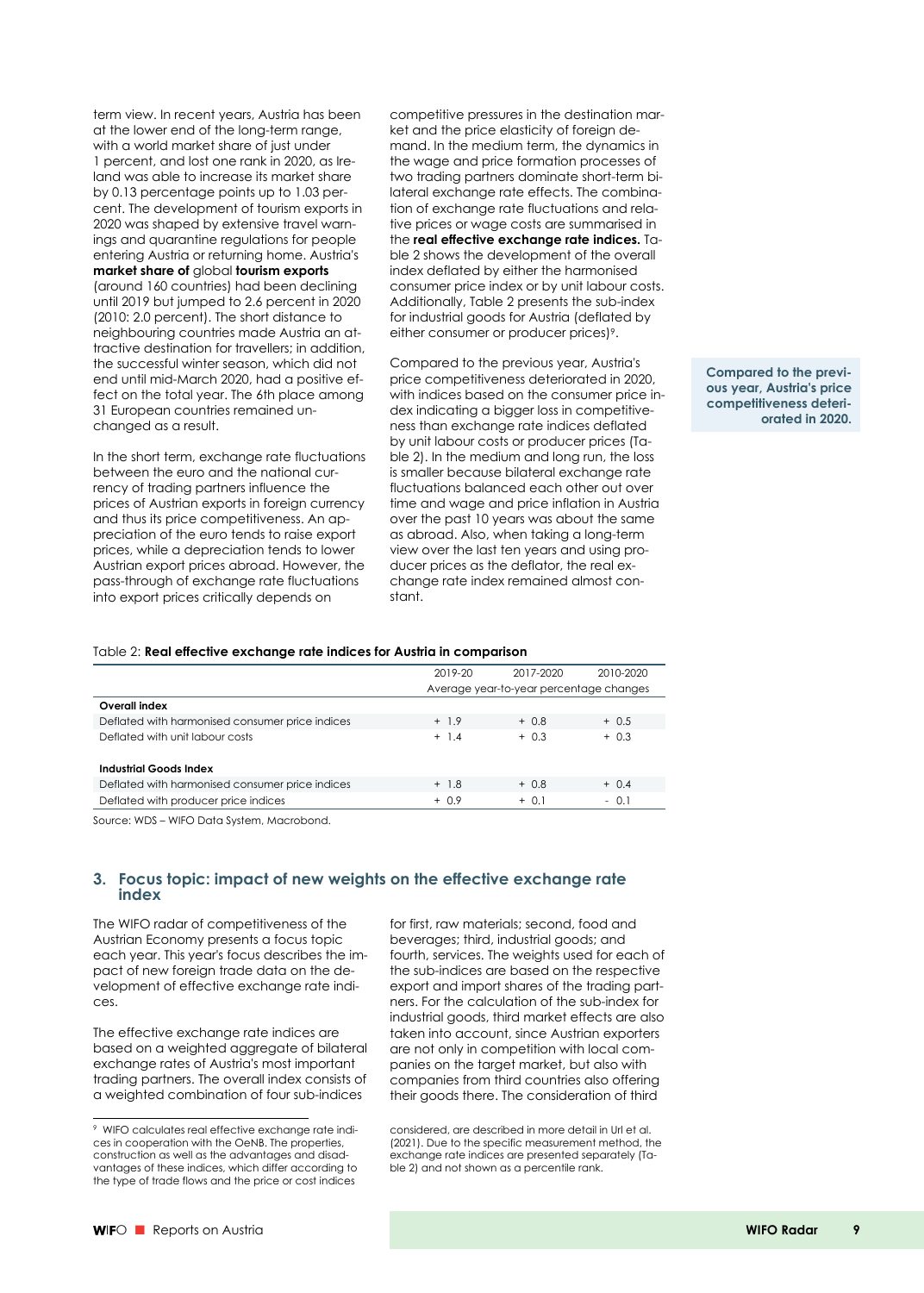**The rebalancing in the effective exchange rate index results in a weaker appreciation for the period from 2013.** 

market effects requires data from the inputoutput tables of all trading partners and can therefore only be done with a considerable delay. The current recalculation of the exchange rate indices is based on the OECD input-output tables from 2013-2015. All monthly and quarterly values from January 2013 onwards have been reweighted using the new weights. The monthly and quarterly values of earlier years were chained with the new index values, i. e. the original weights of the three-year periods remain unchanged in the long-term comparison (chain index).

The years 2013-2015 were characterised by severe turbulence on the European bond

markets and several debt rescheduling negotiations with Greece. As this led to strong exchange rate fluctuations of the euro, the nominal effective exchange rate index fluctuated significantly during this period (Figure 3, left chart). As a comparison of the nominal effective exchange rate index on the basis of the old and new weights shows, these up- and downward movements remain unaffected by a slight shift in foreign trade flows towards China and the USA. At the end of the period under review, however, the revised nominal effective exchange rate index is somewhat lower than the old index, i.e. the nominal appreciation since 2013 is now weaker.

#### Figure 3: **Austria's overall price competitiveness index**

Chained, first quarter of 1999 = 100



Source: OeNB, WIFO.

**In the short term, the COVID-19 crisis caused a significant nominal appreciation of 3 percent from March 2020.** 

**Taking into account the development of relative producer prices at home and abroad, Austria's price competitiveness remained constant.**  The real effective exchange rate index deflated by the HICP or CPI (Figure 3, right chart) takes into account, in addition to bilateral exchange rate fluctuations, the change in consumer prices in Austria compared to the respective trading partner. This makes changes in price competitiveness visible. In the long run, the nominal appreciation was offset by lower inflation rates in Austria. Accordingly, the nominal appreciation of 7.3 percent between 1999 and mid-2021 contrasts with a real depreciation of 1.3 percent, i. e. in the long run, the loss of price competitiveness associated with the nominal appreciation was more than compensated by the comparatively lower inflation in Austria. The COVID-19 crisis starting in March 2020 caused a considerable nominal appreciation of 3 percent in the short term, which is not yet compensated by a lower inflation rate in Austria. As with the nominal exchange rate index, the rebalancing also reduced the extent of the appreciation of the real effective exchange rate (Figure 3, right chart).

The analysis of the export-weighted real effective exchange rate index based on

producer prices shows a more favourable picture for the recent past. Accordingly, Austria's price competitiveness has hardly changed since the beginning of 2020 (+0.3 percent). In a long-term comparison with the beginning of 1999, the index based on producer prices shows a stronger depreciation than the index based on the HICP or CPI  $(-5.8$  percent versus  $-1.4$  percent). The price competitiveness of the Austrian industry has therefore improved significantly in the long run.

Due to the European Monetary Union, the real effective exchange rate between the euro countries can only adjust through changes in relative prices, i. e. through differences in inflation rates. As the development of region specific export-weighted real exchange rate indices for industrial goods shows (deflated with the HICP or CPI, Figure 4, right-hand chart), Austria was able to keep its position vis-à-vis the other euro countries almost stable (+2.7 percent compared to 1999). Compared to the EU member countries outside the euro area, Austria has noticeably gained in price competitiveness since 1999. In comparison with the USA,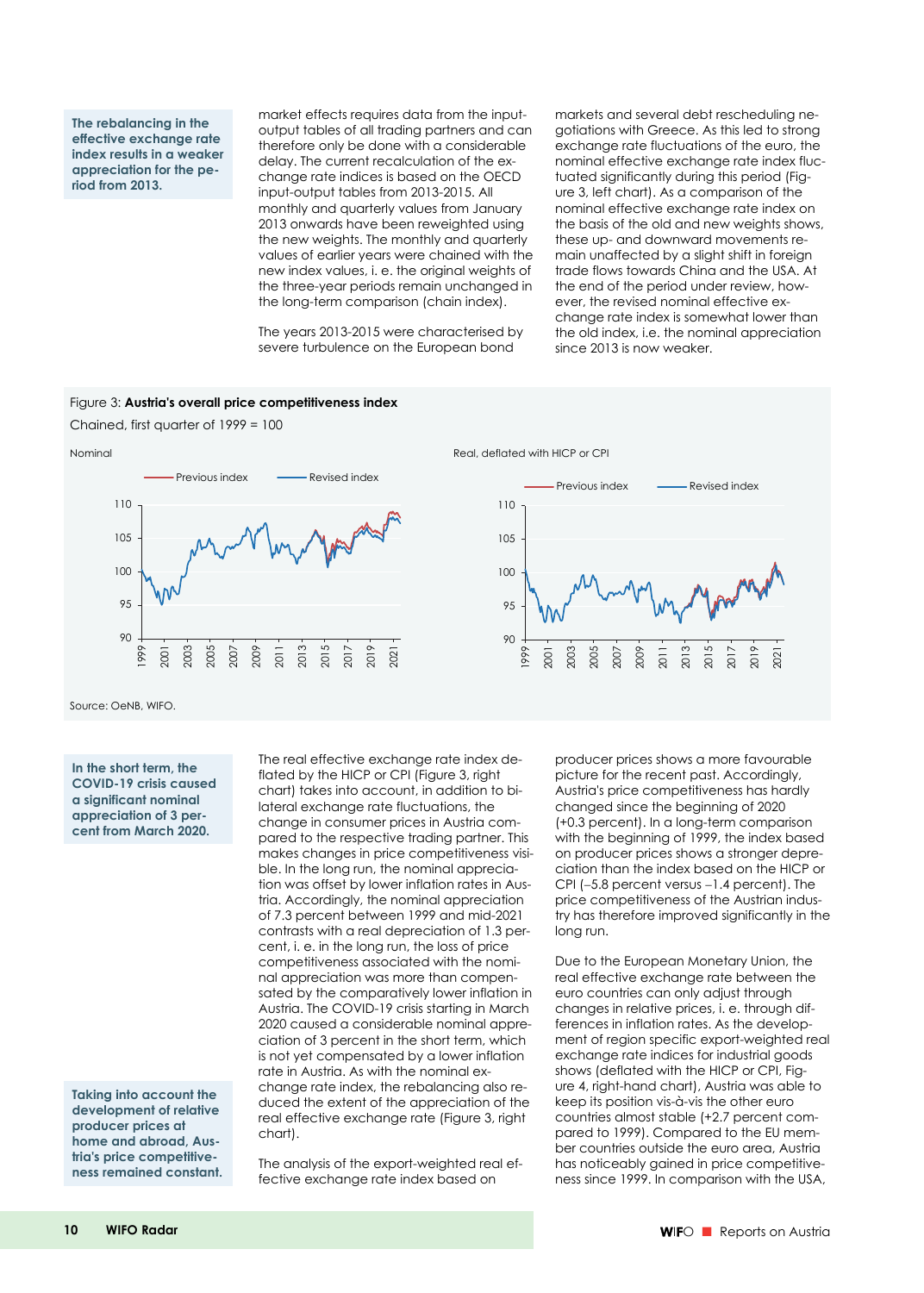there are clear long-term fluctuations, which, however, evened out again by the end of the period under review. China stands out due to the appreciation of the

renminbi from 2014 to 2015, which corresponds to a drop in the index in Figure 4 that has only partially receded so far.

#### Figure 4: **Real effective exchange rate indices for industrial goods**

Export weighted, first quarter of 1999 = 100



Source: OeNB, WIFO.

To measure the cost competitiveness of Austrian producers, the real-effective exchange rate index is deflated by aggregate unit labour costs. Cost competitiveness declined only slightly in the long run  $(-1.1$  percent in 1999-2020), with much of the loss occurring over the last 10 years (Figure 5). Since the onset of the COVID-19 pandemic, the comparatively intensive use of short-time work schemes in Austria resulted in a strong increase in per capita wages relative to trading partners. While production slumped, the wage bill remained almost stable, causing unit labour costs to rise disproportionately during the COVID-19 crisis. In addition, a structural effect resulting from higher unemployment of low-wage unskilled workers drove up unit labour costs (OECD, 2021). The divergence described above will diminish as short-time work programmes are expected to be scaled back once the COVID-19 pandemic subsides. Nevertheless, at present the sharply reduced volume of work distorts hourly wages relative to trading partners. A serious interpretation of cost competitiveness will therefore only be possible once the COVID-19 pandemic has ended.

Compared to important trading partners in the euro area, the increase in unit labour costs in Austria was noticeably lower for a long time (Figure 5), only Germany shows lower dynamics from 2006 onwards. German unit labour costs started to fall back in 2005, immediately after the last stage of the Hartz IV reform package came into force (1 January 2005). Wage negotiations in the Austrian industry are also oriented towards developments in Germany, so domestic wage

settlements remained closely aligned to their counterparts in the most important destination country for Austrian exports. In the other euro area countries, however, the wage-setting process moved away from the German and Austrian path, worsening their cost competitiveness. This also applies to the Netherlands, another core member of the monetary union that continuously runs current account surpluses. The financial market and government debt crisis eventually forced the other euro countries to adopt a more restrictive wage formation process, bringing unit labour costs in these countries closer to the levels seen in Germany and Austria from 2009 onwards.

The services sub-index already showed an upward trend in the years before the COVID-19 crisis, indicating a loss of competitiveness for tradable services (especially in tourism). This trend intensified in 2020 and 2021. An economic policy interpretation of this development currently requires increased caution because many prices could only be measured to a limited extent during the lockdown phases. For example, prices for hotels could not be collected, which is why estimates were used (OeNB, 2021). In addition, the Austrian tourism industry underwent a change towards high-quality hotel services in recent years. This structural change met a correspondingly higher demand due to the high-income elasticity of tourism services (Smeral, 2014). However, quality increases may not be fully reflected in price surveys and higher prices then wrongly give the impression of a loss of competitiveness.

**In a long-term comparison, Austria's price competitiveness improved slightly compared to the other euro countries (+2.7 percent). Austria has clearly lost in cost competitiveness over the last 10 years.** 

**The real-effective appreciation in the service sector is concentrated on tourism-related services.**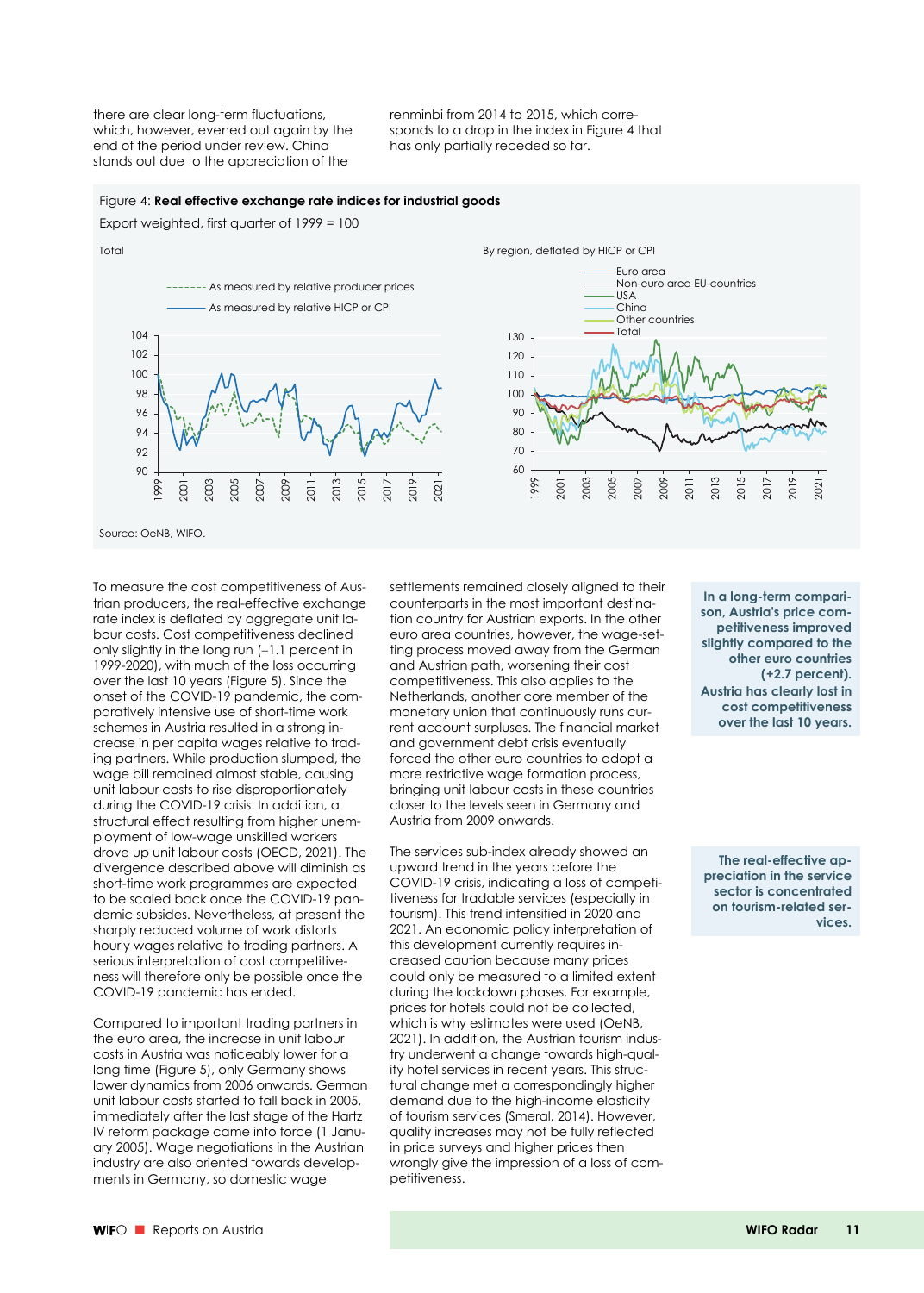#### Figure 5: **International comparison of total unit labour costs**

First quarter of 1999 = 100





#### **4. Summary**

The WIFO radar of competitiveness summarises selected findings on the strengths and weaknesses of Austria as a business location. On average across all 24 indicators of the radar, 66.5 percent of the European countries compared performed less or equal to Austria in the last available year (mostly 2020 or 2019). Austria is thus positioned just behind the top third of countries. Three years earlier, the mean percentile rank had been lower at 64.9, but ten years earlier it had been significantly higher at 70.1.

With a mean percentile rank of 79.6, Austria performed best in the dimension of **real income, productivity and regional distribution.**  This is mainly due to the comparatively high gross regional product per capita in the industrial or rural non-metropolitan regions (percentile rank 96.2) and the relatively small decline in multifactor productivity in the COVID-19 crisis, where Austrian companies benefitted from generous government aid measures.

In the average of the indicators on the **labour market and social living conditions,**  Austria only belonged to the midfield of the comparison countries with a percentile rank of 56.8. This value was mainly depressed by the low employment rate in full-time equivalents and the relatively large gender gap in the employment rate. Only in two indicators of the dimension labour market and social

living conditions did Austria belong to the upper third of the European comparison countries: in the share of young adults who are not in education, employment or training (NEET rate) and in adult learning.

The mean percentile rank in the indicators on the **use of natural resources** was 62.3 for Austria. Austria performed relatively poorly in energy intensity and environmental technology patents, but relatively well – as in the previous year – in the share of renewable energy sources and the modal split in goods transport.

In **foreign trade,** Austria belonged to the top third of the sample with an average percentile rank of 68.4. In terms of the current account balance, Austria was able to improve by one rank despite the declining foreign trade surplus. In terms of the market share in tourism exports, Austria's position remained stable with a percentile rank of 83.9. The market share in global goods exports, on the other hand, deteriorated relative to the comparison countries (percentile rank 64.5). The analysis of price competitiveness based on the development of the real effective exchange rate index shows a constant position for Austria in a long-term comparison. However, an appreciation period started in the middle of 2019 which has not yet fully receded.

#### **5. References**

Bittschi, B., & Reinstaller, A. (2021). 2020 Deterioration in Unit Labour Cost Position, but Data Distorted by COVID-19 Measures. *WIFO Reports on Austria,* (12). https://reportsonaustria.wifo.ac.at/69195.

Bock-Schappelwein, J., Firgo, M., Kügler, A., & Schmidt-Padickakudy, N. (2021). Digitalisierung in Österreich: Fortschritt, digitale Skills und Infrastrukturausstattung in Zeiten von COVID-19. *WIFO-Monatsberichte, 94*(6), 451- 459. https://www.wifo.ac.at/wwa/pubid/67254.

**On average across all 24 indicators, about one third of the European countries compared showed a better overall performance than Austria.**